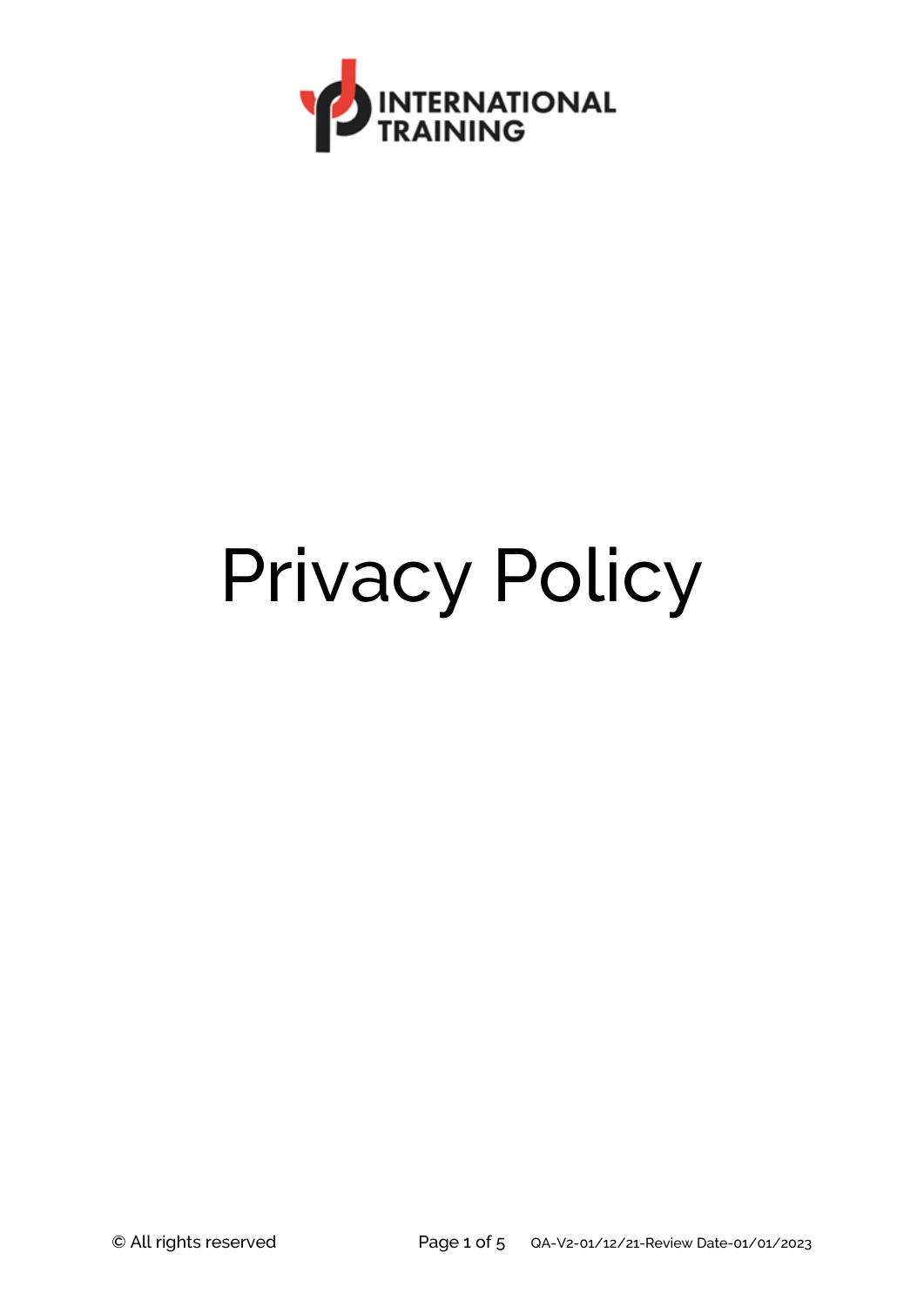

# **We do not store credit card details, nor do we share customer details with any 3rd parties**

This privacy policy sets out how JP International Training Ltd uses and protects any information that you give JP International Training Ltd when you use this website.

JP International Training Ltd is committed to ensuring that your privacy is protected. Should we ask you to provide certain information by which you can be identified when using this website, then you can be assured that it will only be used in accordance with this privacy statement. JP International Training Ltd may change this policy from time to time by updating this page. You should check this page from time to time to ensure that you are happy with any changes. This policy is effective from 1 November 2020.

### **What we collect**

We may collect the following information:

- name and job title
- contact information including email address
- demographic information such as postcode, preferences, and interests
- other information relevant to customer surveys and/or offers

What we do with the information we gather

We require this information to understand your needs and provide you with a better service, and in particular for the following reasons:

- Internal record keeping.
- We may use the information to improve our products and services.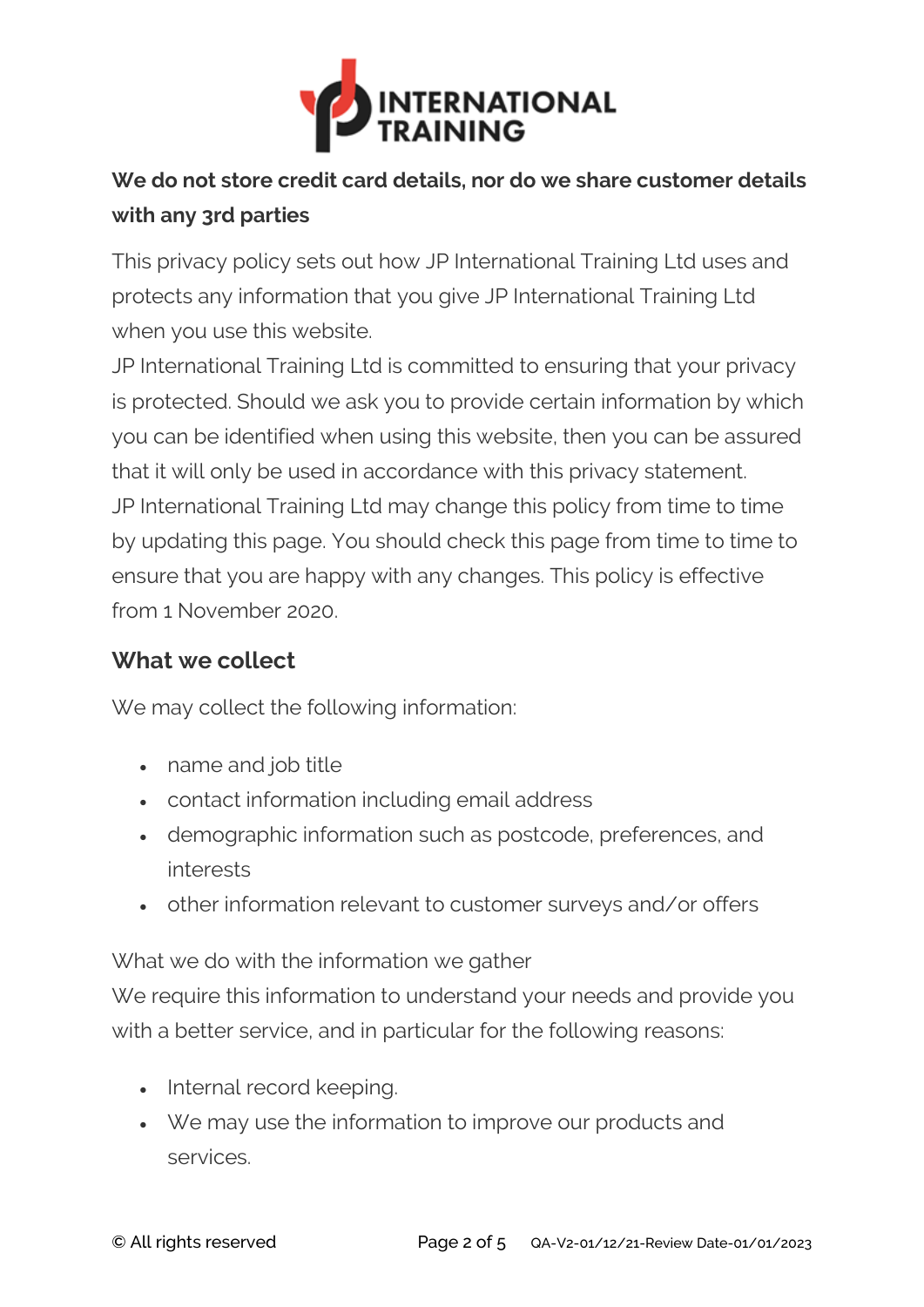

- We may periodically send promotional emails about new products/services, special offers or other information which we think you may find interesting using the email address which you have provided.
- From time to time, we may also use your information to contact you for market research purposes. We may contact you by email, phone, fax or mail. We may use the information to customise the website according to your interests.

#### **Security**

We are committed to ensuring that your information is secure. In order to prevent unauthorised access or disclosure, we have put in place suitable physical, electronic and managerial procedures to safeguard and secure the information we collect online.

#### **How we use cookies**

A cookie is a small file which asks permission to be placed on your computer's hard drive. Once you agree, the file is added and the cookie helps analyse web traffic or lets you know when you visit a particular site. Cookies allow web applications to respond to you as an individual. The web application can tailor its operations to your needs, likes and dislikes by gathering and remembering information about your preferences.

We use traffic log cookies to identify which pages are being used. This helps us analyse data about webpage traffic and improve our website in order to tailor it to customer needs. We only use this information for statistical analysis purposes and then the data is removed from the system.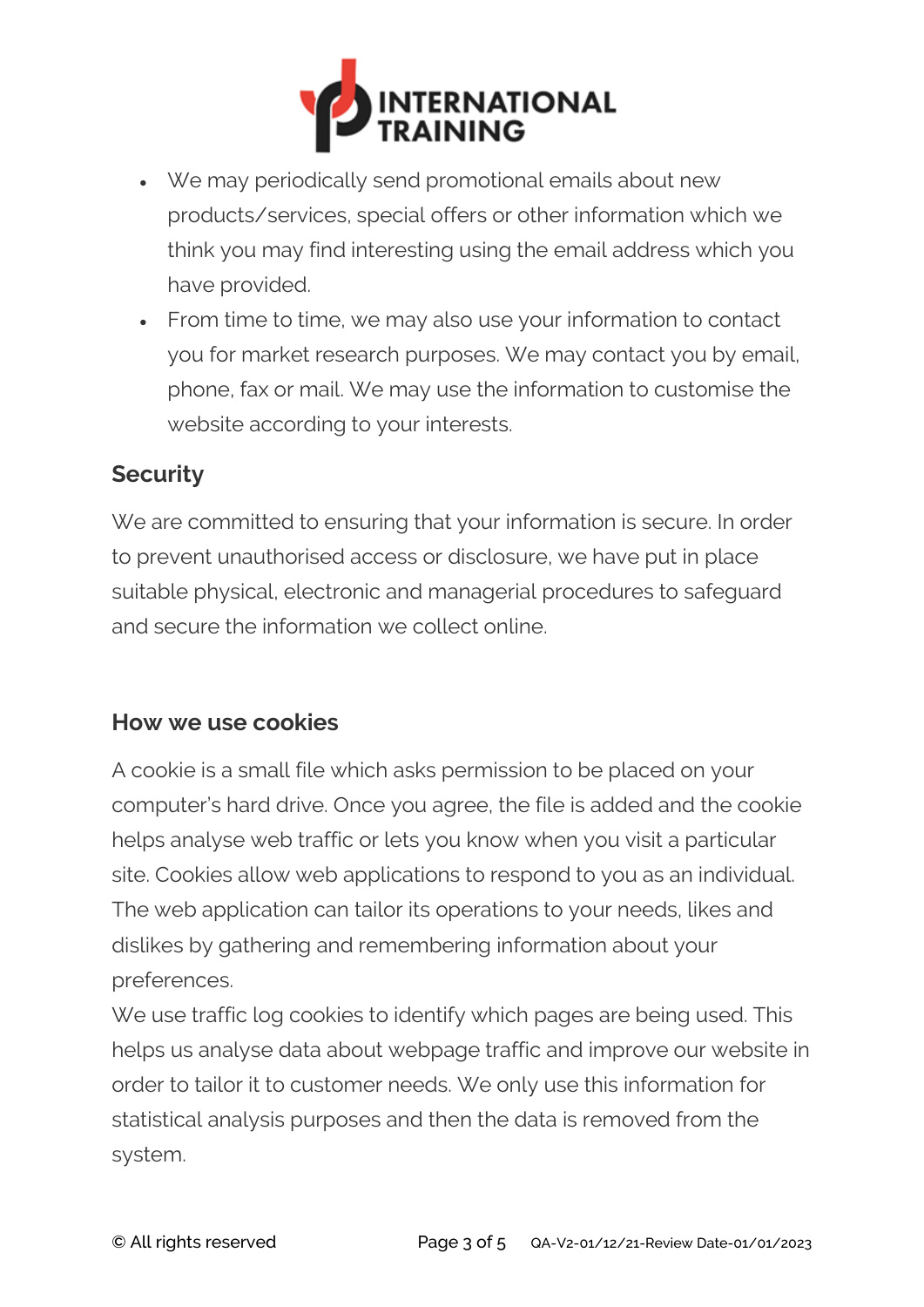

Overall, cookies help us provide you with a better website by enabling us to monitor which pages you find useful and which you do not. A cookie in no way gives us access to your computer or any information about you, other than the data you choose to share with us. You can choose to accept or decline cookies. Most web browsers automatically accept cookies, but you can usually modify your browser setting to decline cookies if you prefer. This may prevent you from taking full advantage of the website.

## **Links to other websites**

Our website may contain links to other websites of interest. However, once you have used these links to leave our site, you should note that we do not have any control over that other website. Therefore, we cannot be responsible for the protection and privacy of any information which you provide whilst visiting such sites and such sites are not governed by this privacy statement. You should exercise caution and look at the privacy statement applicable to the website in question.

# **Controlling your personal information**

You may choose to restrict the collection or use of your personal information in the following ways:

•whenever you are asked to fill in a form on the website, look for the box that you can click to indicate that you do not want the information to be used by anybody for direct marketing purposes

•if you have previously agreed to us using your personal information for direct marketing purposes, you may change your mind at any time by writing to or emailing us at [info@jp-internationaltraining.co.uk](mailto:info@jp-internationaltraining.co.uk) We will not sell, distribute or lease your personal information to third